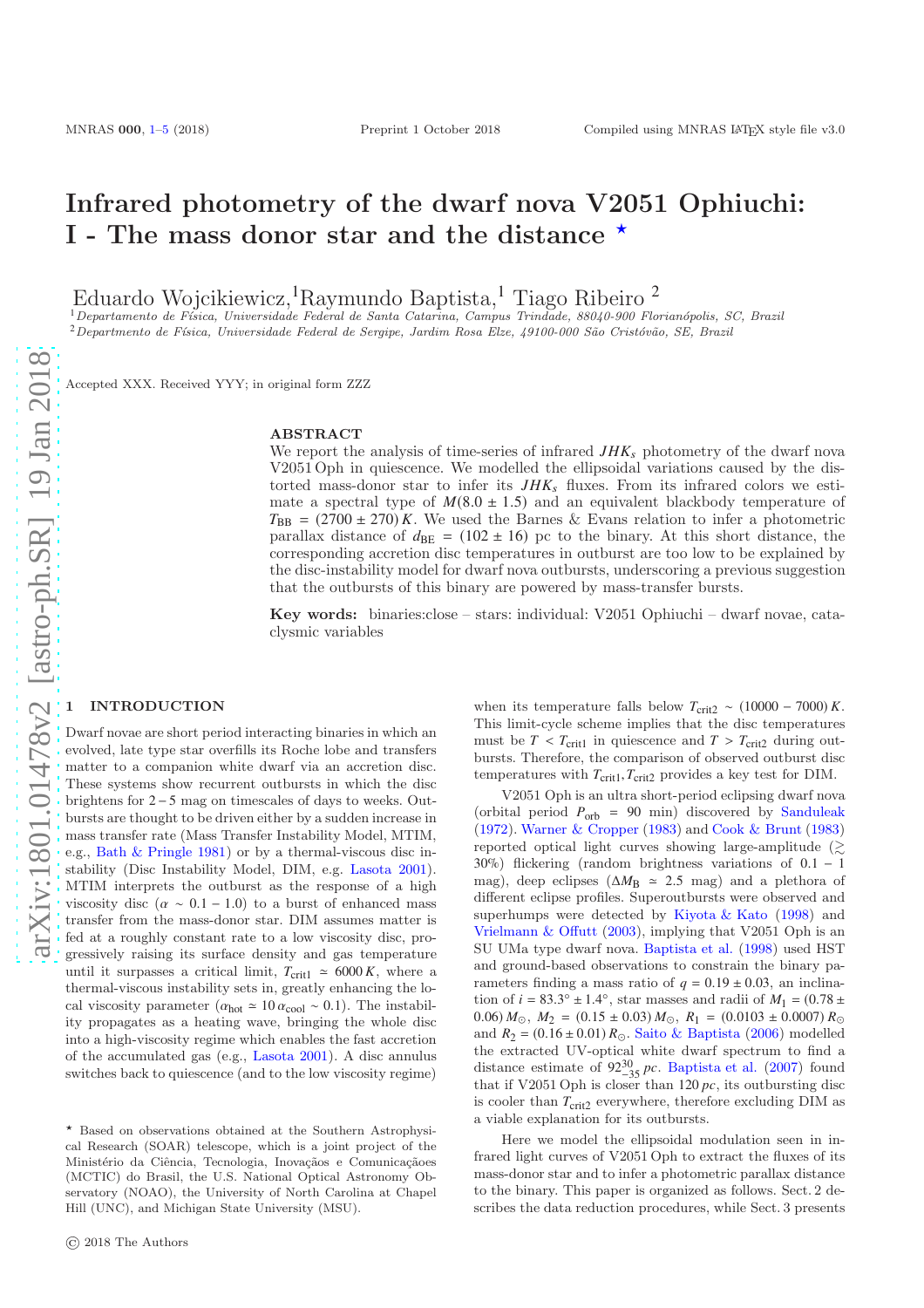Table 1. Journal of observations of V2051 Oph. The binary cycle  $E$  is calculated with respect to the ephemeris of Eq.  $(1)$ .

<span id="page-1-1"></span>

| Band         | $UT_{\rm start}$ | $UT_{end}$   | $N_{\rm exp}$ | E.                             |
|--------------|------------------|--------------|---------------|--------------------------------|
| $K_{S}$<br>Н | 23:43<br>2:58    | 2:47<br>5:46 | 214<br>181    | 211741-211742<br>211743-211744 |
| $\cdot$      | 6:10             | 8:46         | 180           | 211745-211746                  |

the data analysis and the results. The results are discussed in Sect. 4 and summarized in Sect. 5.

## 2 OBSERVATIONS AND DATA REDUCTION

We used the OSIRIS Infrared Imager and Spectrograph attached to the 4.1 m SOAR Telescope at Cerro Pachón, Chile, to collect time-series of  $JHK<sub>s</sub>$  photometry of V2051 Oph in 2013 June 20th, while the star was in quiescence. The observations are summarized in Table [1.](#page-1-1) The fourth column gives the number of exposures in each passband, while the fifth column lists the binary cycles (E) covered by each run. We adopted a single exposure time of 10 *s* for all runs and employed a 2x3 dithering pattern with an offset of  $10''$  between positions. We observed two full orbital cycles in the  $K<sub>S</sub>$  band and about 1.5 orbital cycles in the *H* and *J* bands. The images were obtained with clear, photometric skies and the full moon near the field, with seeing ranging  $1'' - 1.8''$ .

The data were reduced with the IRAF package  $<sup>1</sup>$  $<sup>1</sup>$  $<sup>1</sup>$ . Ex-</sup> posures were corrected from non-linearity effects of the instrument using the third-order polynomial of [Pogge et al.](#page-3-9) [\(1999](#page-3-9)). Differences in pixel-to-pixel sensitivity were compensated for dividing each corrected exposure by a normalized flat-field frame. Since the sky provides a substantial contribution to the IR light, we followed the standard procedure of dithering the telescope into  $n_{\text{dith}}$  positions between exposures and median-combining the resulting set of images to obtain an average sky frame. This median sky frame was then subtracted from the corresponding images. Fluxes for a reference star, the variable star, and a set of nearby comparison stars were extracted with scripts using apphot/IRAF tasks in order to obtain light curves of differential photometry. These light curves were flux calibrated using the 2MASS *JHK*s magnitudes of the reference star and the zero point constants of [Skrutskie et al.](#page-4-2) [\(2006](#page-4-2)).

Exposure times were transformed from Universal Time (UT) to Terrestrial Time (TT) with the correction  $\Delta t_{\text{UT} \rightarrow \text{TT}}$  = -0.00078 *d* and from Heliocentric Julian Date (HJD) to Baricentric Julian Date (BJDD) with the additional correction  $\Delta t_{\text{HJD}\rightarrow\text{BJDD}} = -0.00079 d$ , adequate for the epoch of the observations and the target coordinates, according to the code by [Stumpff](#page-4-3) [\(1980](#page-4-3)). The resulting light curves were phase-folded according to the linear ephemeris of [Baptista et al.](#page-3-10) [\(2003](#page-3-10)),

<span id="page-1-0"></span>
$$
T_{mid}(BJDD) = 2443245.97752(3) + 0.0624278634(3) \times E \qquad (1)
$$

<span id="page-1-2"></span><sup>1</sup> IRAF is distributed by the National Optical Astronomy Observatories, which are operated by the Association of Universities for Research in Astronomy, Inc., under cooperative agreement with the National Science Foundation.

Table 2. Modelled fluxes for the mass-donor star  $(f_2)$  and the accretion disc  $(f_1)$ 

<span id="page-1-3"></span>

| Band           | $f_2(mJy)$      | $f_1(mJy)$      |
|----------------|-----------------|-----------------|
| $\overline{J}$ | $1.09 \pm 0.17$ | $2.21 \pm 0.26$ |
| Н              | $1.24 \pm 0.13$ | $1.74 \pm 0.13$ |
| $K_{S}$        | $1.33 \pm 0.14$ | $1.18 \pm 0.15$ |

where  $T_{\text{mid}}$  is the white dwarf mid-time eclipse and  $E$  is the binary cycle. V2051 Oph shows cyclical period modulations [\(Baptista et al. 2003](#page-3-10)). The difference between the predicted eclipse timings for the linear and sinusoidal ephemeris amounts to  $\Delta t$ <sub>EFEM</sub> = -0.00210 *d* for the epoch of our observations. Combining all these time corrections leads to a net phase shift of  $\Delta \phi = 0.0217$ , which centers the eclipse at phase zero.

During the observing night, a small ∼ 0.1 mag brightening was observed along the *H* band run followed by a ∼ 0.1 mag decline during the *J* band run. A cubic spline was fitted to the uneclipsed parts of these light curves to level the out-of-eclipse average flux.

#### 3 DATA ANALYSIS AND RESULTS

We modelled the ellipsoidal modulation caused by the changes in phase of the projected area of the distorted massdonor star with a computer code, described in [Ribeiro et al.](#page-3-11) [\(2007](#page-3-11)). We assumed a mass ratio of  $q = (0.19 \pm 0.03)$ , an inclination  $i = 83.3^{\circ} \pm 1.4^{\circ}$  [\(Baptista et al. 1998](#page-3-6)), and that the mass-donor star has a uniform surface brightness. We adopted a gravity darkening coefficient of  $\beta = 0.05$  [\(Sarna](#page-4-4) [1989](#page-4-4)), and the non-linear square-root limb-darkening law of [Diaz-Cordoves & Gimenez](#page-3-12) [\(1992](#page-3-12)),

$$
I_{\nu} = I_{0,\nu} \left[ 1 - a_{\nu} \left( 1 - \cos \gamma \right) - b_{\nu} \left( 1 - \sqrt{\cos \gamma} \right) \right] \tag{2}
$$

where the  $a_v$  and  $b_v$  coefficients are  $a_J = -0.465$ ,  $b_J = 1.199$ ,  $a_H = -0.454$ ,  $b_H = 1.173$ ,  $a_{K_S} = -0.448$  and  $b_{K_S} = 1.066$ [\(Claret 1998](#page-3-13)),  $I_0$  is the undarkened intensity and  $\gamma$  is the angle between the normal to the surface element and the line of sight. The primary  $(-0.1 \text{ to } +0.1)$  and secondary  $(+0.4$ to −0.4) eclipse phases are removed from the light curve and the remaining curve is input to the fitting code, which returns the best-fit orbital contribution of the mass-donor star (represented by its flux at phase zero,  $f_2$ ) plus a constant flux level (attributed to the accretion disc,  $f_1$ ). The results of this fit are shown in Fig. [1](#page-2-0) and listed in Table [2.](#page-1-3)

The amplitude of the modulation, the depth of the secondary eclipse (at phase  $\pm 0.5$ ) and the contribution of the mass-donor star increase with wavelength, indicating that it has a very late-type spectrum. On the other hand, the primary eclipse depth and the disc flux  $f_1$  decrease with increasing wavelength, telling us that the accretion disc is bluer than the mass-donor star. A blackbody fit to the mass-donor star fluxes yields a temperature of  $T_{\text{BB}} = (2700 \pm 270)$  K and a preliminary distance estimate of  $d_{\text{BB}} = (107 \pm 17)$  pc. The inferred *JHK*s fluxes of the mass-donor star and the bestfit blackbody to these fluxes are shown in Fig. [2.](#page-2-1) The predicted optical flux of the mass-donor star  $( \leq 0.1 \text{ mJy})$  is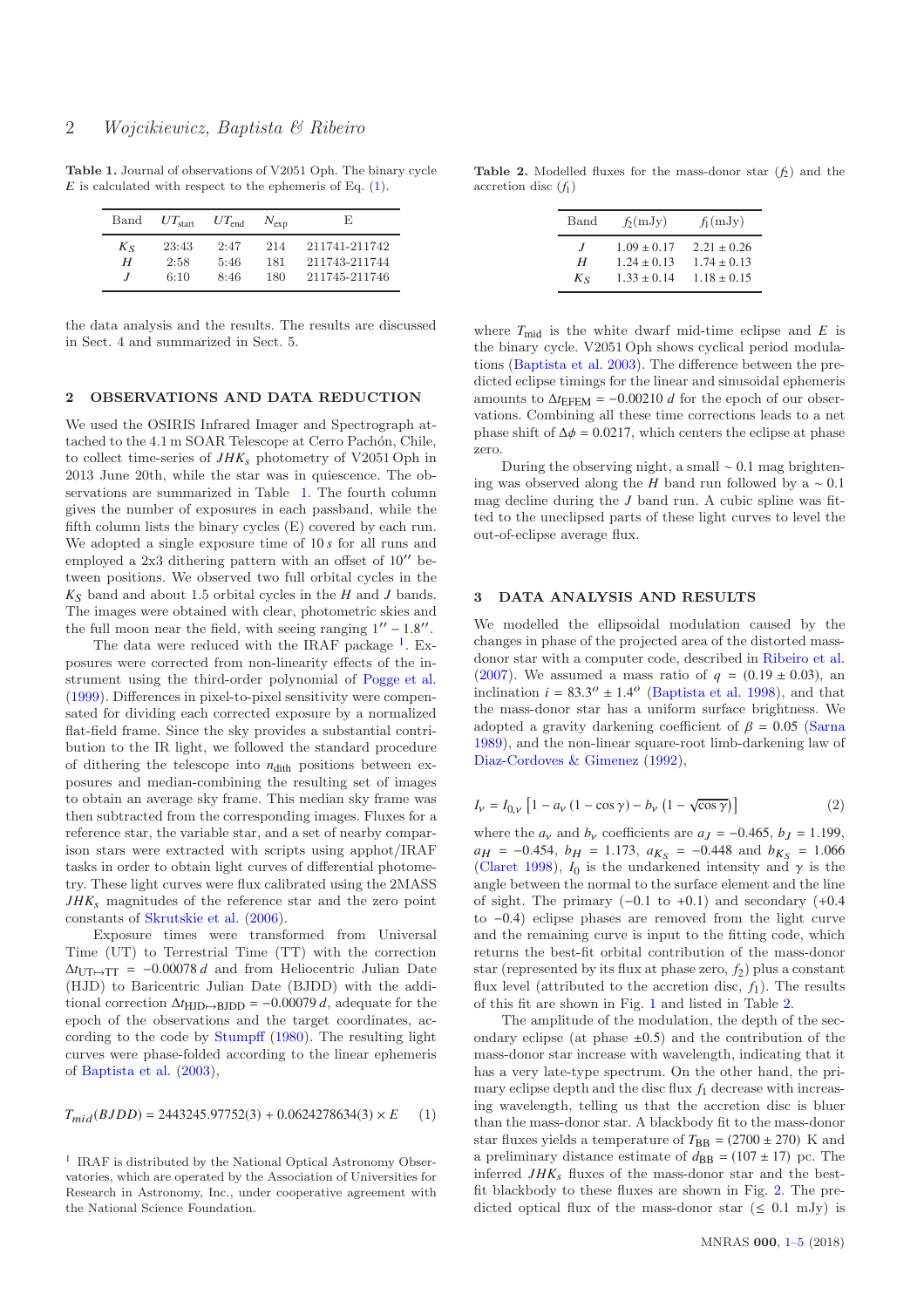

<span id="page-2-0"></span>Figure 1. Phase-folded orbital  $JHK<sub>S</sub>$  light curves of V2051 Oph (dots), the modelled mass-donor star contribution (solid curve) and the ellipsoidal curve plus the constant disc flux  $f_1$  (dashed curve).

consistent with the remaining flux at mid-eclipse observed by [Baptista et al.](#page-3-6) [\(1998\)](#page-3-6).

The extracted  $JHK_s$  fluxes were converted to magnitudes in order to infer the infrared colours of the mass-donor star (Table [3\)](#page-2-2). The inferred colours allow us to estimate both the spectral type and the distance to the system by the method of [Bailey](#page-3-14) [\(1981](#page-3-14)) using the empirical Barnes-Evans relations for the infrared provided by [Beuermann](#page-3-15) [\(2006](#page-3-15)). Since the measured colours are consistent with those of late *M* type stars, we adopted the lower main sequence  $(M6.5 \leqslant SpT \leqslant L8)$  empirical relation of [Beuermann](#page-3-15) [\(2006\)](#page-3-15) to obtain the *K* band surface brightness of a star as a function of its spectral type,

<span id="page-2-3"></span>
$$
S_K = 9.651 - 0.88541X + 0.068535X^2 - 0.00211177X^3 \tag{3}
$$

where the parameter X for  $M$  stars is given by  $SpT =$ 



<span id="page-2-1"></span>Figure 2. Mass-donor star  $JHK_s$  fluxes (dots with error bars), best-fit  $T_{\text{BB}}$  = 2700 K blackbody model (dot-dashed line), and scaled spectrum of an M8 star (dashed line) from [Testi](#page-4-5) [\(2009](#page-4-5)).

Table 3. Magnitudes and colours of the mass-donor star

<span id="page-2-2"></span>

| Band           | (mag)            | Colour   | (mag)           |
|----------------|------------------|----------|-----------------|
| $\overline{I}$ | $15.42 \pm 0.10$ | $J-H$    | $0.62 \pm 0.11$ |
| Н              | $14.79 \pm 0.05$ | $H - Ks$ | $0.55 \pm 0.08$ |
| $K_{S}$        | $14.25 \pm 0.05$ | $J-KS$   | $1.17 \pm 0.11$ |

<span id="page-2-4"></span>*M* (20 − *X*), 11  $\leq$  *X*  $\leq$  20. Once *S<sub>K</sub>* is known, the distance can be estimated from the Barnes-Evans relation [\(Barnes et al.](#page-3-16) [1978](#page-3-16)),

$$
S_K = m_K + 5\log\left(\frac{R}{R_{\odot}}\right) - 5\log\left(\frac{d}{10}\right) \text{pc} \tag{4}
$$

In order to estimate the spectral type of the mass-donor star, we applied the equations of [Elias et al.](#page-3-17) [\(1983\)](#page-3-17) to transform the measured magnitude and colours from the 2MASS to the CIT photometric system and matched the resulting magnitude and colours to the sample of cool late type dwarfs of [Cruz et al.](#page-3-18) [\(2003](#page-3-18)), taking into account the larger size of the mass-donor star with respect to isolated stars of same mass, to find  $SpT = M(8.0 \pm 1.5)$ . We then performed Monte Carlo simulations, applying random gaussian noise to the spectral type, the  $K_s$  band magnitude, and the radius of the mass-donor star  $(R_2 = 0.16 \pm 0.01 R_{\odot}$ , [Baptista et al. 1998](#page-3-6)) to Eqs. [\(3\)](#page-2-3) and [\(4\)](#page-2-4) to obtain  $S_K = (5.24 \pm 0.21)$  and a photometric parallax distance estimate of  $d_{BE} = (102 \pm 16) pc$ .

According to [Luhman et al.](#page-3-19) [\(2003](#page-3-19)), a typical *M*8 star has  $T_{eff} = 2710K$ , in good agreement with our estimate. Our result is also consistent with the spectral type  $SpT = M(7 \pm 1)$ obtained by [Hamilton et al.](#page-3-20)  $(2011)$  $(2011)$ , and the  $T_{\text{eff}} = 2600 K$ and  $SpT = M7$  expected for a dwarf nova with  $P_{\text{orb}} = 90$  min [\(Knigge 2006](#page-3-21)). The scaled spectrum of the M8 star LP 412- 31 [\(Testi 2009](#page-4-5)) is shown in Fig. [2](#page-2-1) for illustration purposes.

The distance estimates to V2051 Oph obtained independently from the fit to the white dwarf UV-optical spectrum  $(d = 92^{+30}_{-35} pc$ , [Saito & Baptista 2006](#page-3-7)) and from the ellip-<br>soidal magnifician of the mass dense star in the infrared soidal modulation of the mass-donor star in the infrared  $(d_{BE} = 102 \pm 16 pc)$  are consistent with each other at the  $1-\sigma$  confidence level.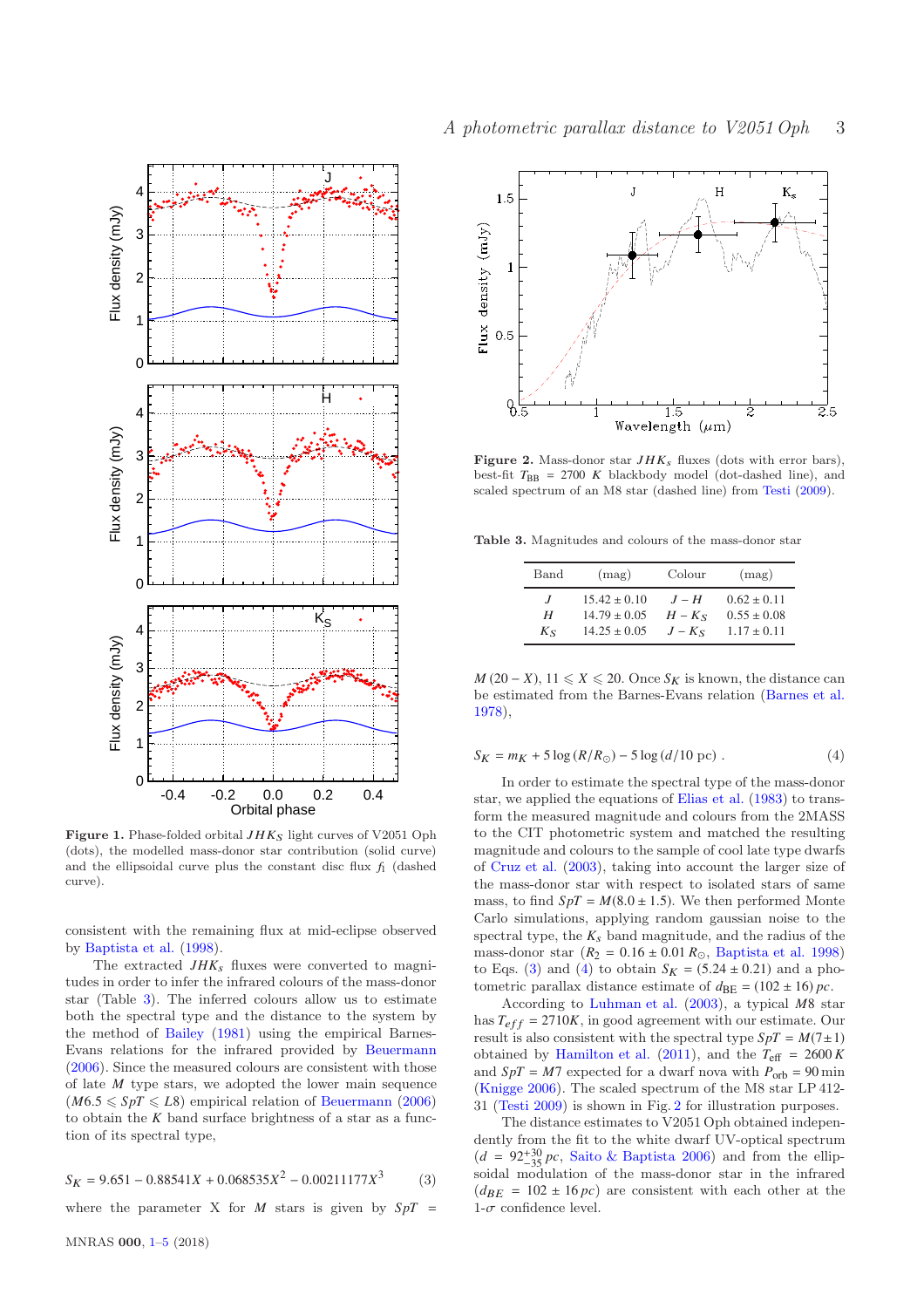### 4 DISCUSSION

We investigated whether our results could be affected by interstellar extinction or by irradiation effects on the massdonor star from a hot white dwarf or accretion disc.

The signature of irradiation is the presence of an orbital hump centred at phase  $\pm 0.5$ , when the irradiated face of the mass-donor star is seen face-on. [Saito & Baptista](#page-3-7) [\(2006\)](#page-3-7) measured a white dwarf temperature of  $T_{WD} = 9500^{+2900} K$ . At such low white dwarf temperature, there are not enough UV photons to produce detectable irradiation effects. Furthermore, at a distance of about 100 *pc*, even in outburst the accretion disc of V2051 Oph is everywhere cooler than ∼ 10000 *K* and cannot lead to significant irradiation effects. We confirmed that expectation by modifying the ellipsoidal variation code to allow modelling of an additional bright spot on the inner face of the mass-donor star caused by possible irradiation effects. The resulting intensity of this additional spot is negligible in all bands, in agreement with the lack of evidence for any orbital hump at phase  $\pm 0.5$ .

Spectroscopy of V2051 Oph shows no evidence of the  $2200 \text{\AA}$  absorption feature [\(Watts et al. 1986;](#page-4-6) [Baptista et al. 1998](#page-3-6)) or the NaI  $\lambda$ 5890, 5896 absorption doublet [\(Steeghs et al. 2001](#page-4-7)), suggesting that interstellar extinction effects are also negligible. Indeed, from Schlafly  $&$  Finkbeiner [\(2011](#page-4-8)) we estimate  $E(B - V) \leq 0.42 \text{ mag } \text{kpc}^{-1}$  towards the direction of V2051 Oph, which leads to reddening corrections of  $\Delta K_s$  ≤ 0.013 mag and  $\Delta (J - K_s)$  ≤ 0.025 mag for a distance of 102 pc, small in comparison to the uncertainties in the derived magnitude and colours.

The error in the inferred photometric parallax distance estimate is largely dominated by the uncertainties in the measured IR magnitude and colours and by the uncertainties in the spectral classification of very late-type stars (e.g., [Testi 2009\)](#page-4-5), with non significant influence from irradiation or interstellar extinction effects.

The distance to the binary is a key factor to distinguish which of the two available models is responsible for the outbursts of V2051 Oph. Because the DIM thermal limitcycle relies on the partial ionization of hydrogen, disc temperatures are strongly constrained in the DIM framework, with quiescent discs bound to  $T < T_{\text{crit1}} \approx 6000 K$  and hotter outbursting discs with  $T > T_{\text{crit2}} = (10000 - 7000) K$  for  $R \approx (0.02 - 0.5) R_{\odot}$ . There are no temperature restrictions for discs in the MTIM. Disc surface brightness derived via eclipse mapping techniques can be transformed to brightness temperatures (under the assumption of optically thick disc emission) if the distance to the binary is known [\(Baptista](#page-3-22) [2016](#page-3-22)). For a given surface brightness map, shorter distances imply fainter and cooler discs. [Baptista et al.](#page-3-8) [\(2007](#page-3-8)) found that, during outbursts, the V2051 Oph disc brightness temperatures remain everywhere below  $T_{\text{crit2}}$  if the distance is lower than 120 *pc*. Our photometric parallax distance estimate indicates it is not possible to explain the outbursts of this dwarf nova within the DIM framework, which leaves MTIM as the only current alternative explanation for the outbursts of V2051 Oph.

### <span id="page-3-0"></span>5 SUMMARY

We modelled the ellipsoidal modulation caused by the distorted mass-donor star to infer its fluxes in the  $JHK<sub>S</sub>$  bands and used those fluxes to obtain its magnitudes and colours. The derived colours matches those of a typical lower mainsequence star of spectral type  $M(8.0 \pm 1.5)$ , with temperatures in the  $T_{\text{eff}} = 2700 K$  range, in good agreement with the spectral type inferred by [Hamilton et al.](#page-3-20) [\(2011\)](#page-3-20) and that expected for a dwarf nova with similar orbital period [\(Knigge](#page-3-21) [2006](#page-3-21)).

The infrared surface brightness and colours imply a photometric parallax distance estimate of  $d_{BE} = (102 \pm 16) pc$ for V2051 Oph, consistent at the 1- $\sigma$  confidence level with the independent estimate by [Saito & Baptista](#page-3-7) [\(2006](#page-3-7)). At this short distance, the outbursts of V2051 Oph occur at disc temperatures everywhere below the minimum outburst temperature required by the thermal-viscous disc instability model and is, therefore, incompatible with this dwarf nova outburst model. This underscores the previous suggestion that the outbursts of this dwarf nova are powered by bursts of mass transfer from its donor star.

#### ACKNOWLEDGEMENTS

E. W. acknowledges financial support from CAPES (Brazil) and CNPq (Brazil). R. B. acknowledges CNPq grant 308.946/2011-1.

#### **REFERENCES**

- <span id="page-3-14"></span>Bailey J., 1981, MNRAS, [197, 31](http://adsabs.harvard.edu/abs/1981MNRAS.197...31B)
- <span id="page-3-22"></span>Baptista R., 2016, in Boffin H. M. J., Hussain G., Berger J.-P., Schmidtobreick L., eds, Astrophysics and Space Science Library Vol. 439, Astronomy at High Angular Resolution. p. 155
- <span id="page-3-6"></span>Baptista R., Catalan M. S., Horne K., Zilli D., 1998, MNRAS, [300, 233](http://adsabs.harvard.edu/abs/1998MNRAS.300..233B)
- <span id="page-3-10"></span>Baptista R., Borges B. W., Bond H. E., Jablonski F., Steiner J. E., Grauer A. D., 2003, MNRAS, [345, 889](http://adsabs.harvard.edu/abs/2003MNRAS.345..889B)
- <span id="page-3-8"></span>Baptista R., Santos R. F., Faúndez-Abans M., Bortoletto A., 2007, AJ, [134, 867](http://adsabs.harvard.edu/abs/2007AJ....134..867B)
- <span id="page-3-16"></span>Barnes T. G., Evans D. S., Moffett T. J., 1978, MNRAS, [183, 285](http://adsabs.harvard.edu/abs/1978MNRAS.183..285B)
- <span id="page-3-1"></span>Bath G. T., Pringle J. E., 1981, MNRAS, [194, 967](http://adsabs.harvard.edu/abs/1981MNRAS.194..967B)
- <span id="page-3-15"></span>Beuermann K., 2006, A&A, [460, 783](http://adsabs.harvard.edu/abs/2006A%26A...460..783B)
- <span id="page-3-13"></span>Claret A., 1998, A&AS, [131, 395](http://adsabs.harvard.edu/abs/1998A%26AS..131..395C)
- <span id="page-3-4"></span>Cook M. C., Brunt C. C., 1983, MNRAS, [205, 465](http://adsabs.harvard.edu/abs/1983MNRAS.205..465C)
- <span id="page-3-18"></span>Cruz K. L., Reid I. N., Liebert J., Kirkpatrick J. D., Lowrance P. J., 2003, AJ, [126, 2421](http://adsabs.harvard.edu/abs/2003AJ....126.2421C)
- <span id="page-3-12"></span>Diaz-Cordoves J., Gimenez A., 1992, A&A, [259, 227](http://adsabs.harvard.edu/abs/1992A%26A...259..227D)
- <span id="page-3-17"></span>Elias J. H., Frogel J. A., Hyland A. R., Jones T. J., 1983, AJ, [88, 1027](http://adsabs.harvard.edu/abs/1983AJ.....88.1027E)
- <span id="page-3-20"></span>Hamilton R. T., Harrison T. E., Tappert C., Howell S. B., 2011, ApJ, [728, 16](http://adsabs.harvard.edu/abs/2011ApJ...728...16H)
- <span id="page-3-5"></span>Kiyota S., Kato T., 1998, Inf. Bull. Var. Stars, [4644](http://adsabs.harvard.edu/abs/1998IBVS.4644....1K)
- <span id="page-3-21"></span>Knigge C., 2006, MNRAS, [373, 484](http://adsabs.harvard.edu/abs/2006MNRAS.373..484K)
- <span id="page-3-2"></span>Lasota J.-P., 2001, New Astron. Rev., [45, 449](http://adsabs.harvard.edu/abs/2001NewAR..45..449L)
- <span id="page-3-19"></span>Luhman K. L., Stauffer J. R., Muench A. A., Rieke G. H., Lada E. A., Bouvier J., Lada C. J., 2003, ApJ, [593, 1093](http://adsabs.harvard.edu/abs/2003ApJ...593.1093L)
- <span id="page-3-9"></span>Pogge R. W., Martini P., DePoy D. L., 1999, OSIRIS User's Manual
- <span id="page-3-11"></span>Ribeiro T., Baptista R., Harlaftis E. T., Dhillon V. S., Rutten R. G. M., 2007, A&A, [474, 213](http://adsabs.harvard.edu/abs/2007A%26A...474..213R)
- <span id="page-3-7"></span>Saito R. K., Baptista R., 2006, AJ, [131, 2185](http://adsabs.harvard.edu/abs/2006AJ....131.2185S)
- <span id="page-3-3"></span>Sanduleak N., 1972, Inf. Bull. Var. Stars, [663](http://adsabs.harvard.edu/abs/1972IBVS..663....1S)